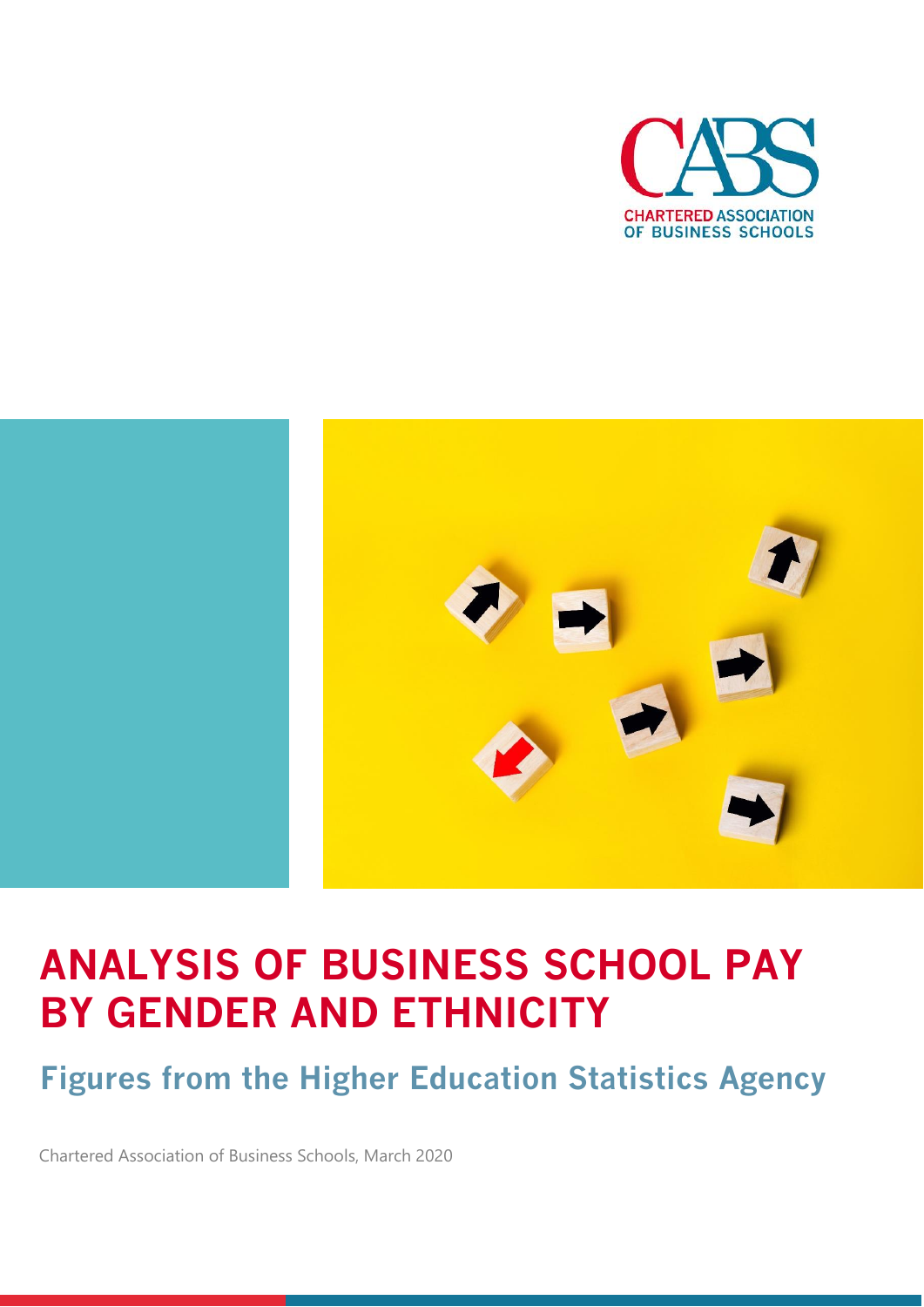#### **INTRODUCTION**

This briefing provides a breakdown of the number of academic and non-academic staff within UK business schools by salary range, gender and ethnicity. The report uses data from the HESA Staff Record for 2018/19<sup>1</sup> and is based on staff within the cost centre group of '*Administrative & Business Studies'*. The analysis uses the latest HESA salary bandings.

#### Context

Before reviewing the staff data by salary range, it is important to look at the overall breakdown of staff numbers by gender and ethnic group to ascertain the relative extent of representation by each category.

### Table 1. Breakdown of academic and non-academic staff within '*Administrative & Business Studies'* by gender and ethnicity

|                  | <b>Academic</b> |       |              | Non-academic |       |       | <b>All Staff</b> |             |              |
|------------------|-----------------|-------|--------------|--------------|-------|-------|------------------|-------------|--------------|
| <b>Ethnicity</b> | <b>Female</b>   | Male  | <b>Total</b> | Female       | Male  | Total | Female           | <b>Male</b> | <b>Total</b> |
| Asian            | 875             | 1,080 | 1,955        | 210          | 85    | 295   | 1,085            | 1,165       | 2,250        |
| <b>Black</b>     | 175             | 385   | 560          | 85           | 15    | 100   | 260              | 400         | 660          |
| Mixed            | 110             | 115   | 225          | 60           | 20    | 80    | 170              | 135         | 305          |
| Other            | 110             | 220   | 330          | 20           | 10    | 30    | 130              | 230         | 360          |
| White            | 3,500           | 4,310 | 7,810        | 2,350        | 960   | 3,310 | 5,850            | 5,270       | 11,120       |
| <b>Total</b>     | 4,765           | 6,105 | 10,870       | 2,725        | 1,090 | 3,815 | 7,490            | 7,195       | 14,685       |

The findings are presented according to the HESA salary ranges which for 2018/19 are:

- Salary Range 1: <£19,202
- Salary Range 2:  $> \pounds 19,202$  and < $\pounds 25,482$
- Salary Range  $3:$  > £25,482 and  $\leq$  £34,189
- Salary Range 4:  $> \text{\pounds}34,189$  and < $\text{\pounds}45,892$
- Salary Range 5:  $> \pm 45,892$  and  $< \pm 61,618$
- Salary Range 6: £61,618+

<sup>&</sup>lt;sup>1</sup> The data used in this survey is from the Higher Education Statistics Agency, Staff Record 2018/19, sourced via the Heidi Plus online analytics service. Copyright Higher Education Statistics Agency Limited. The analysis was undertaken by the Chartered Association of Business Schools in March 2020.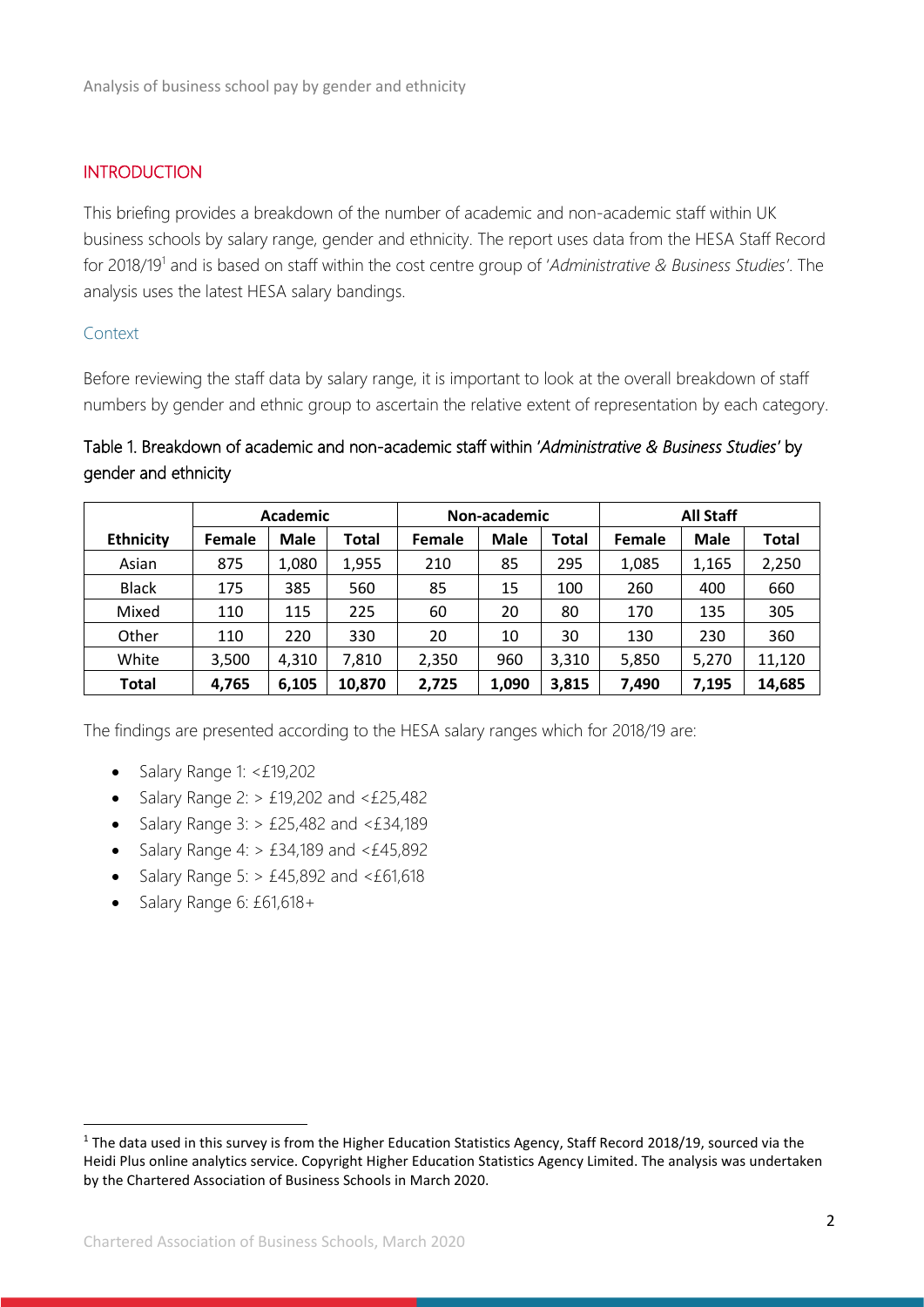Analysis of business school pay by gender and ethnicity

#### **FINDINGS**



Academic staff by salary range, gender and ethnicity

HESA Staff Record [2018/19], Copyright Higher Education Statistics Agency

## Figure 1: Full-time academic staff in Administrative & Business Studies by ethnicity and salary range

The above graph splits the number of academic staff in each ethnicity by salary range. Within the Asian ethnic group, 35% have a salary in range 4, 45% in range 5, and 16% in the highest range. Nearly half of academic staff from the Black ethnic group have a salary in range 4, and an additional 40% are in range 5. The proportion of academic staff from the Black ethnicity within the highest salary bracket is 6%. For staff within the White ethnicity, 24% are in salary range 4, nearly half are in range 5, and one-quarter have a salary in the highest range.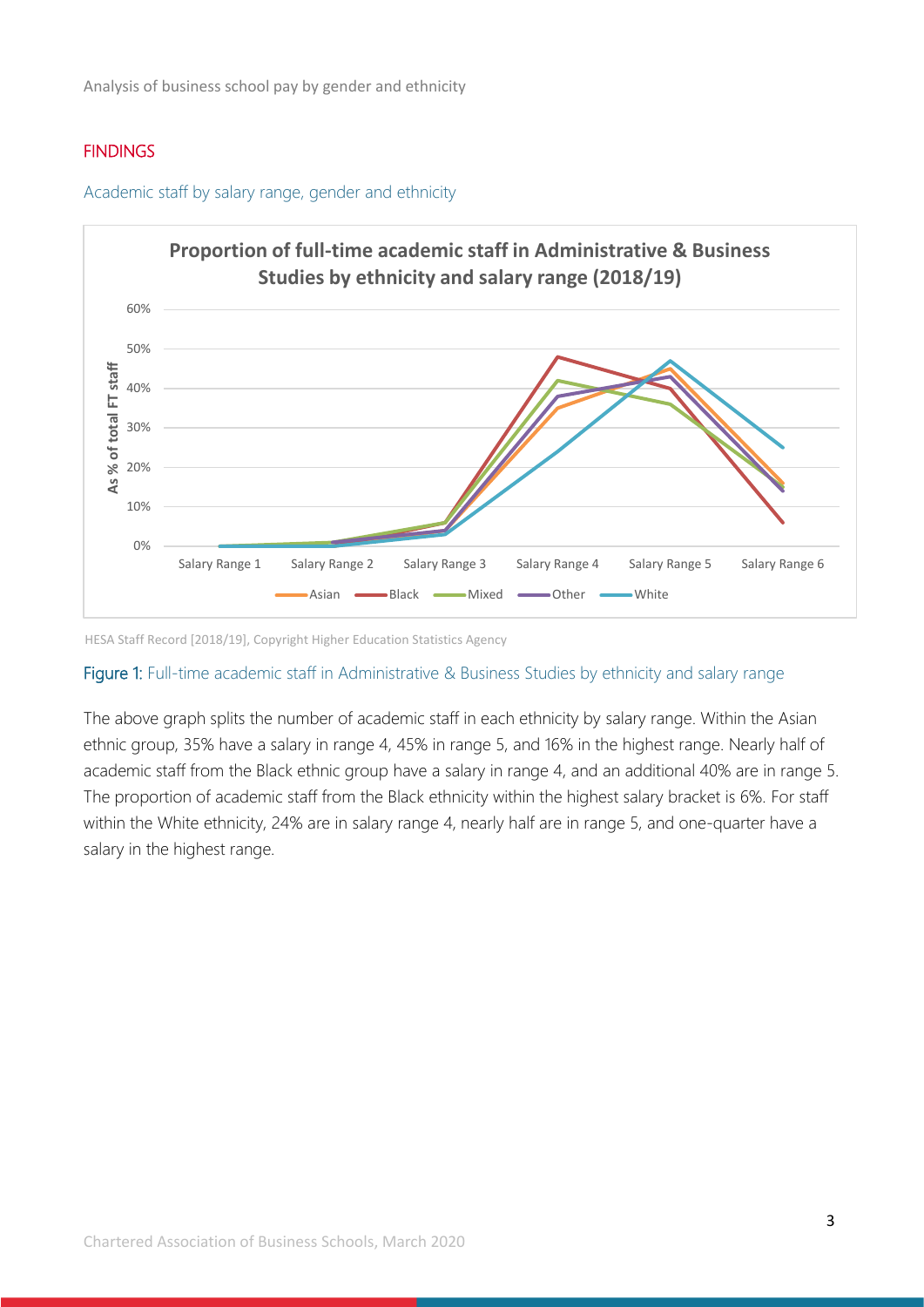

HESA Staff Record [2018/19], Copyright Higher Education Statistics Agency

## Figure 2: Full-time male academic staff in Administrative & Business Studies by ethnicity and salary range

For male academic staff within the Asian ethnicity, 31% have a salary in range 4, 45% are in range 5, and 20% are within the highest salary bracket. For men within the Black ethnic group, the breakdown is similar to the proportions shown in figure 1 for both genders combined. In the case of male academic staff from the White ethnic group, 20% are in salary range 4, a further 47% are in range 5, and 30% have a salary in range 6.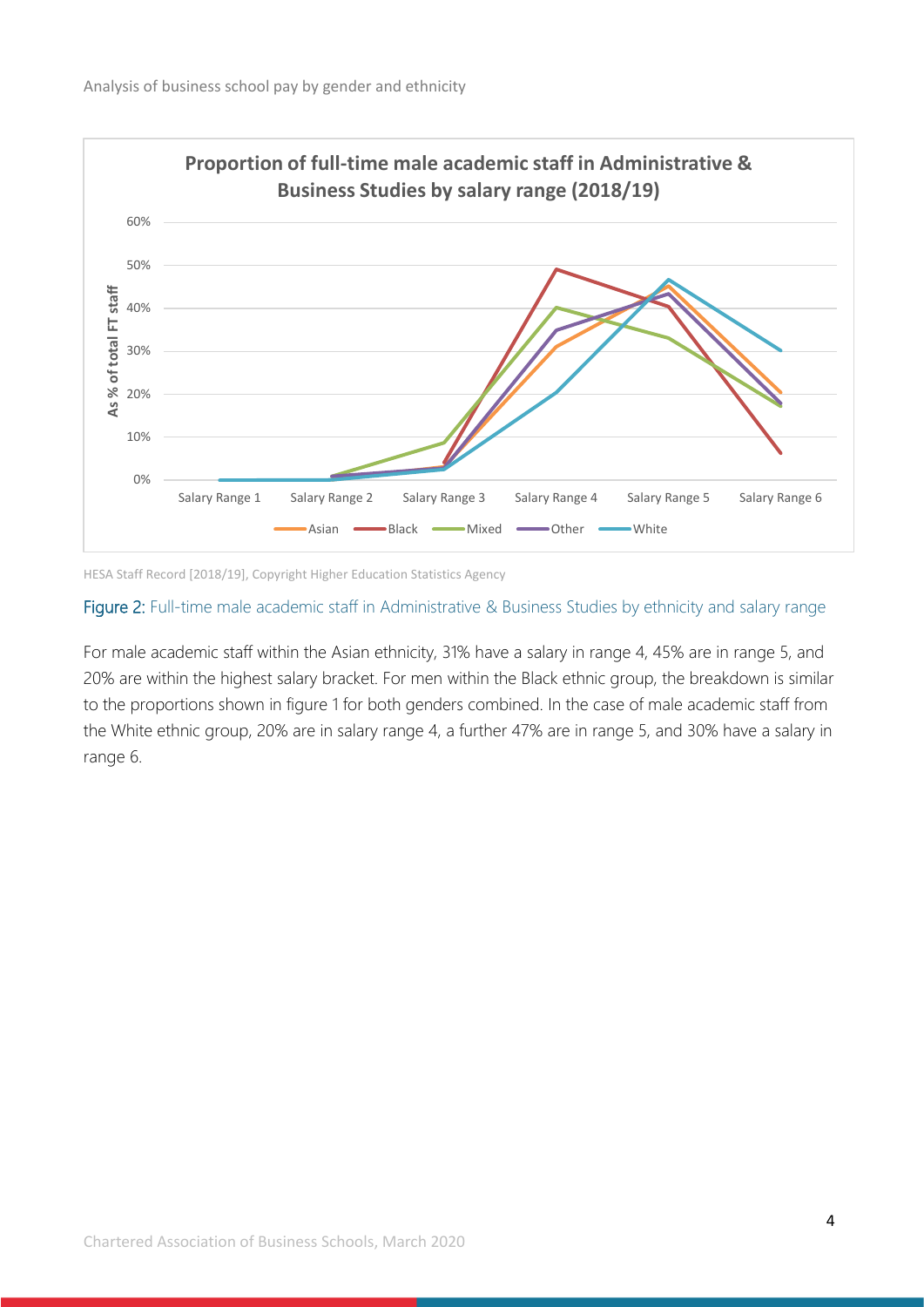

HESA Staff Record [2018/19], Copyright Higher Education Statistics Agency

## Figure 3: Full-time female academic staff in Administrative & Business Studies by ethnicity and salary range

For female academics of the Asian ethnic group, 40% have a salary in range 4, 45% are in range 5, and 11% are within the highest salary bracket. For women within the Black ethnic group, 46% have a salary in range 4, 38% are in range 5, and 6% have a salary in the highest bracket. Within the White ethnicity, 29% of female staff are in salary range 4, 47% are in range 5, and 20% are in the highest salary range.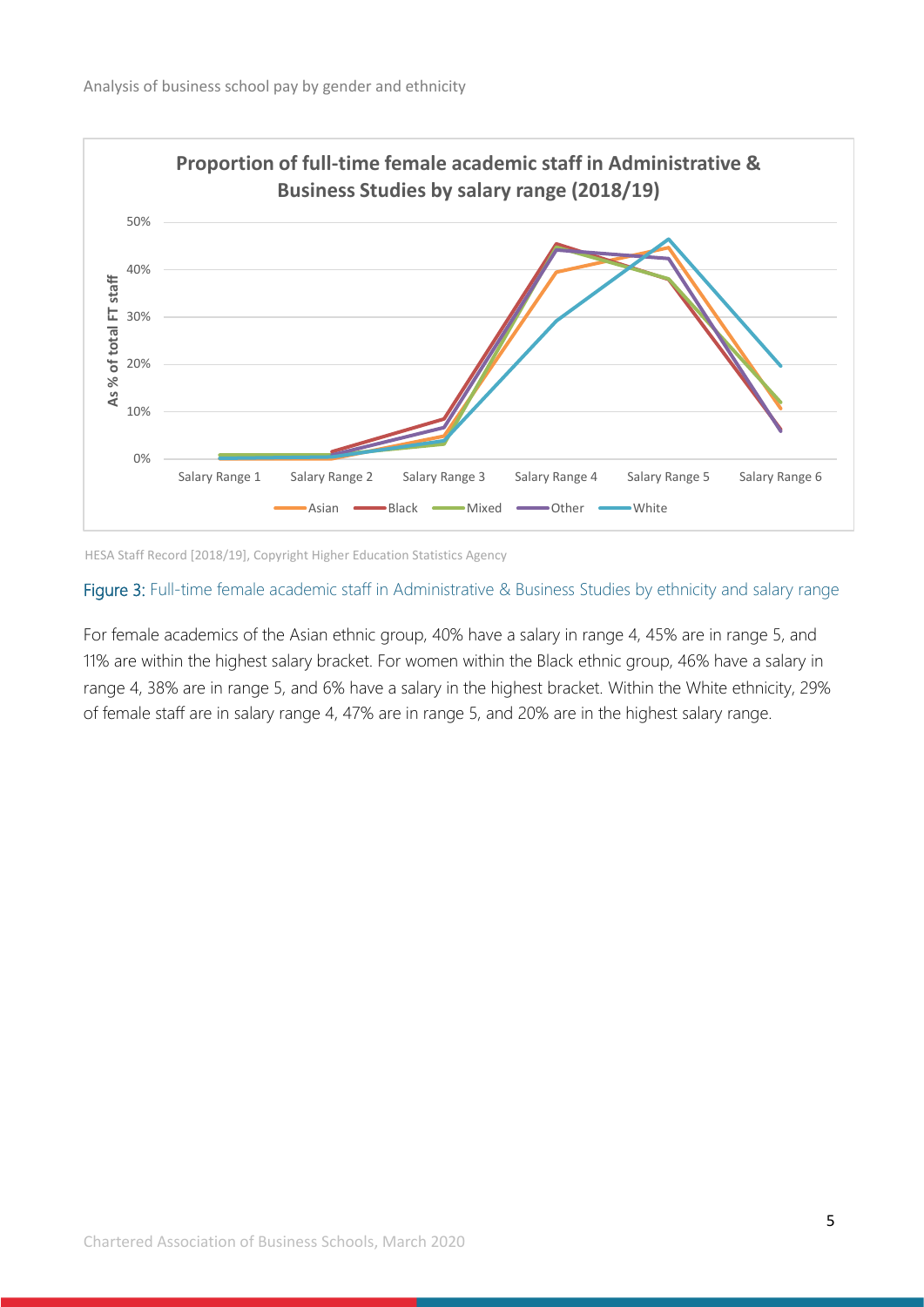

#### Non-academic staff by salary range, gender and ethnicity

HESA Staff Record [2018/19], Copyright Higher Education Statistics Agency

## Figure 4: Full-time non-academic staff in Administrative & Business Studies by ethnicity and salary range

For full time non-academic staff within the Asian ethnic group, 24% are in salary range 2, 37% are in range 3, and 23% in range 4. For Asian staff 12% have a salary in range 5 or above. The majority (72%) of non-academic staff of the Black ethnicity have a salary in range 3 or 4, and 10% have a salary above range 4. For staff from the White ethnic group, 25% have a salary in the second range and 58% are in ranges 3 and 4, and 15% have a salary above range 4.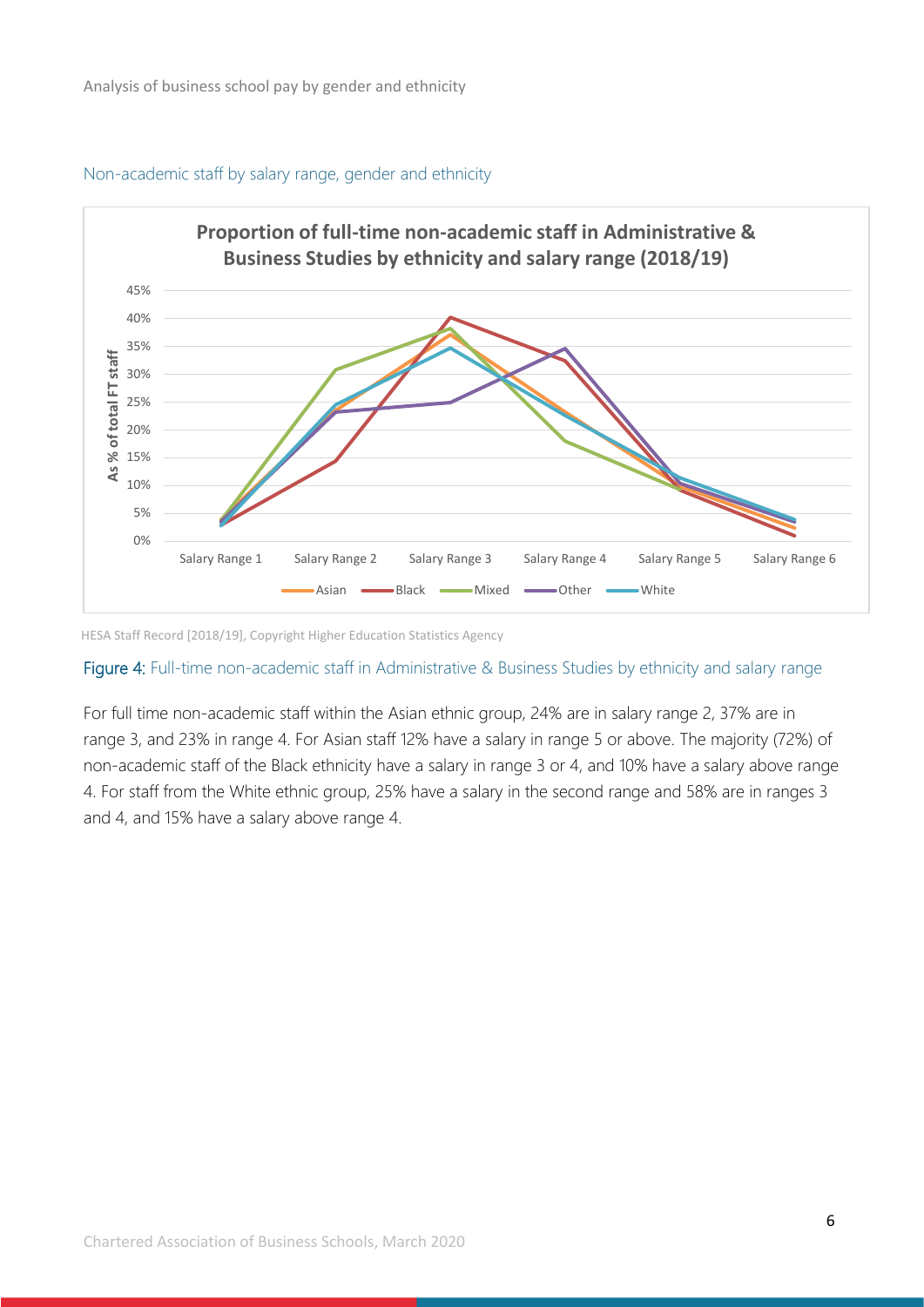

HESA Staff Record [2018/19], Copyright Higher Education Statistics Agency

## Figure 5: Full-time male non-academic staff in Administrative & Business Studies by ethnicity and salary range

Not much can be interpreted from the data for full-time male non-academic staff due to the small population sizes for all groups apart from those from the White ethnicity.



HESA Staff Record [2018/19], Copyright Higher Education Statistics Agency

Figure 6: Full-time female non-academic staff in Administrative & Business Studies by ethnicity and salary range